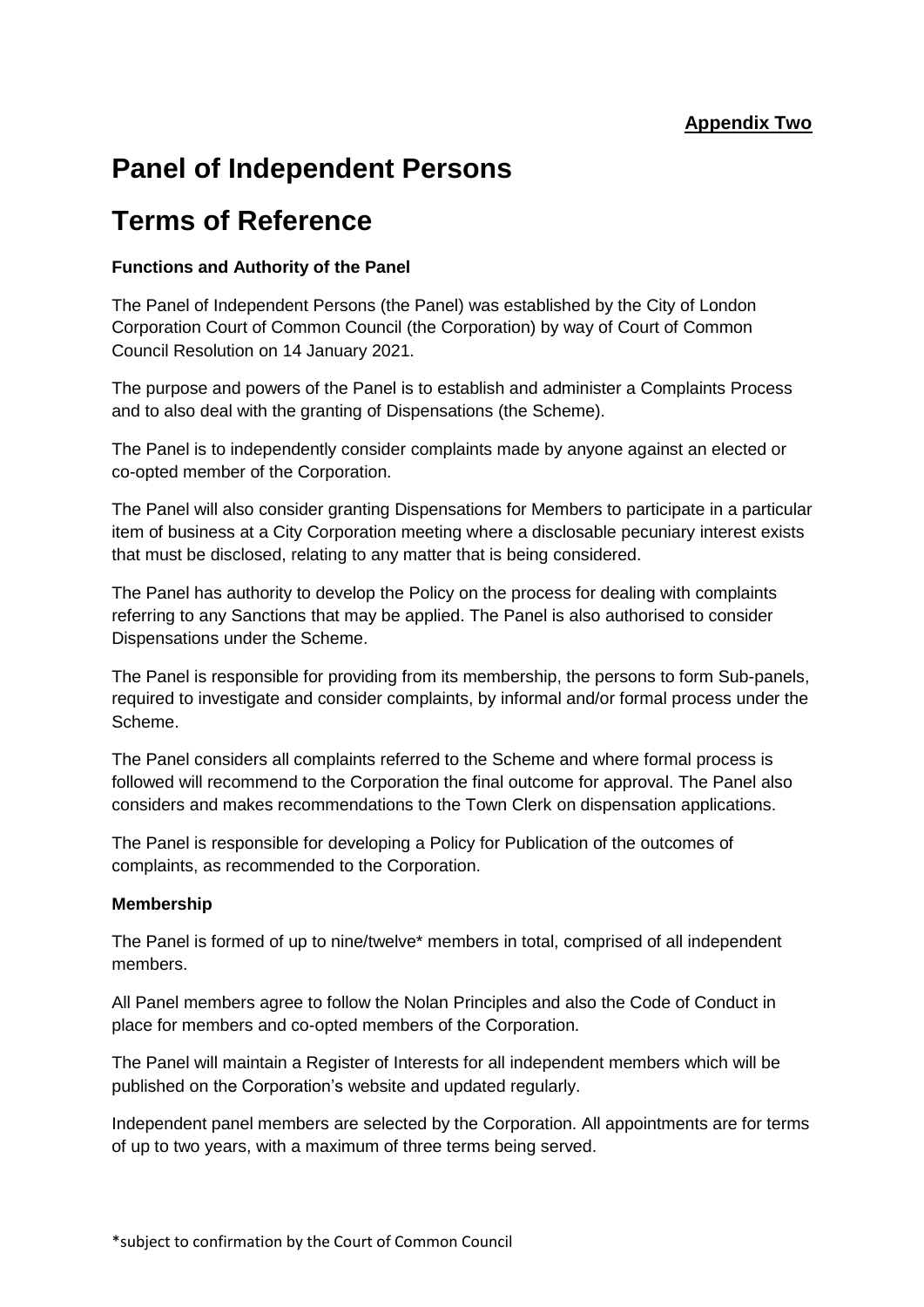#### **Chair and Deputy Chair**

The members of the Panel shall elect one of its members as Chair, and another member as Deputy Chair, both for a period of 12 months which can be renewed for a maximum of up to 36 months

Where the Chair is not present at a meeting, or is conflicted, the Deputy Chair will take the Chair for the meeting or for any conflicted item

#### **Quorum, Frequency and Records of Panel Meetings**

The Panel quorum is five.

The Panel will as standard meet quarterly each municipal year, but meetings may be cancelled or called more frequently if required.

The Panel shall hold additional meetings as required to deal with any business arising at the request of the Executive of the Corporation or at the request of two members of the Panel.

At least three business days' notice of the time, date and venue of each Panel meeting shall be provided to all members.

It is acceptable for routine business to be conducted electronically.

The Secretariat of the Corporation will prepare minutes and provide each member with a copy. Such minutes will be reviewed at the next meeting and, subject to any amendment, agreed and will be signed by the Chair. The amendment of minutes shall not affect the validity of decisions taken by the panel in the meeting to which the minutes relate.

#### **Duties**

The Panel is responsible for establishing and maintaining a Complaints Process and applying the Sanctions Policy, both of which should be reviewed regularly.

The complaints process and any guidance will be available to all who want to make a complaint.

The Panel, and its Sub-panels, are to have regard to the Complaints Process; any Sanctions specified in legislation or in any Sanctions Policy; the Policy and Guidance on the granting of dispensations under the Localism Act 2011; and the Members Code of Conduct when dealing with any complaints or dispensation requests before it.

All formal complaints and/or appeal recommendations will be referred to the Corporation for oversight approval. After the matter has been addressed by the Corporation the outcome will be published where the process requires this.

A recommendation or other outcome at any stage of the complaints process, will be recorded in writing and reported to the next full Panel meeting after the end of the full process for that complaint has concluded.

All determinations made by the Corporation will also be reported back to the Panel.